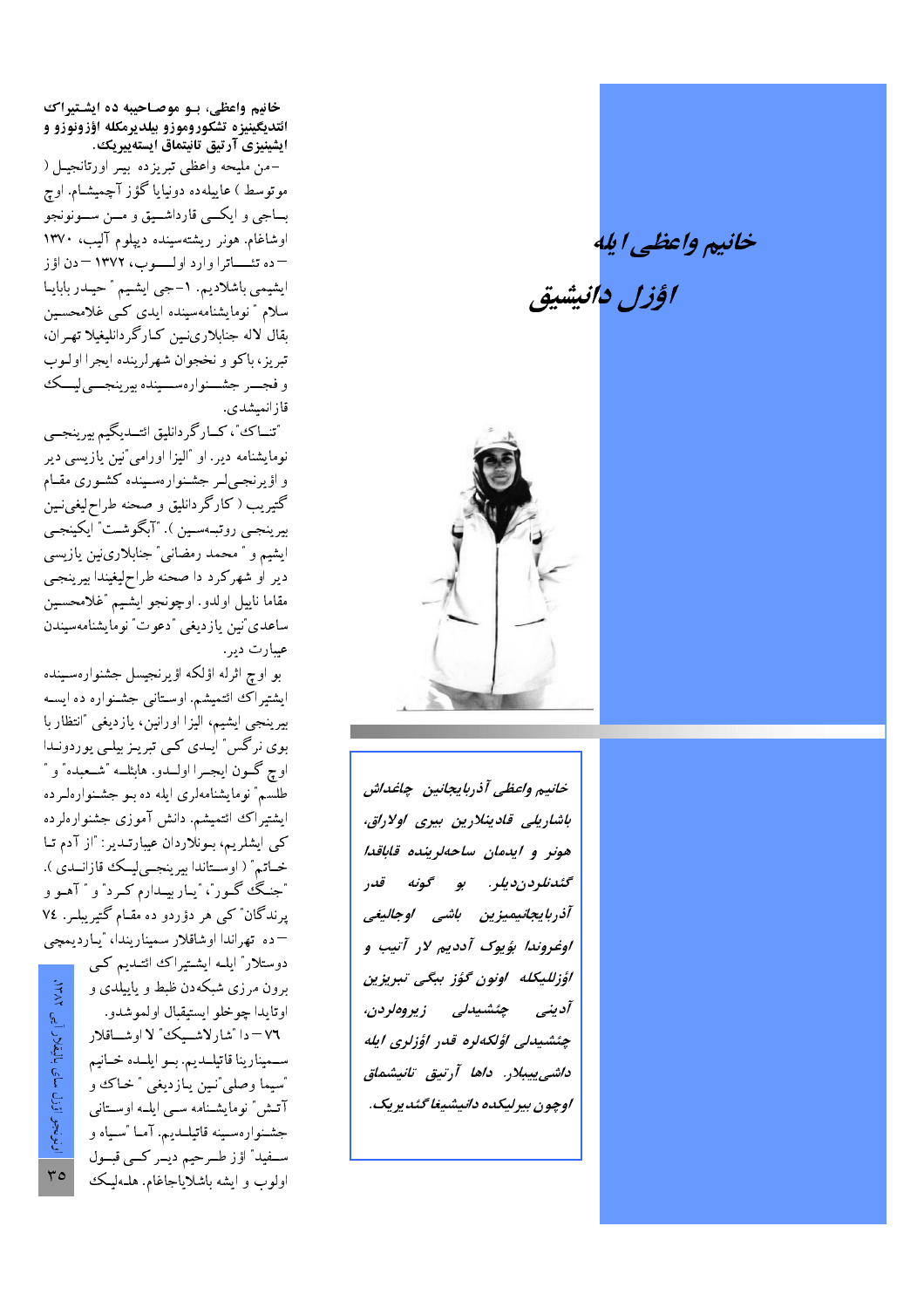″ژیلا میری آهنگری″ یازدیغ<sub>ی</sub> ″چومچـه خـاتون″لا تهرانا گئديرم كىي بهمــن فرهنگسراسـيندا (مــدنيت سارايندا) ايجرا اولاجاقدير.

س- بئلــه بويوردونــوز كــى حيــدربابايا ســلام نومایشنامهسی باکی و نخجوان شـهرلرینده ایجـرا اولوب. بو نومایشنامه حاقـدا اوخوجـولارا آرتیـق آچیقلاییسب، او شــهرلرده نئجــه قاریشَـــلاندیغینی بويورون.

- اوردا چــوخ يوكسـك درجــهده قاريشــلاندي، حتی دئیـه بیلـرم کـی اؤز اؤلکـهمیـزدن ده یاخشـی

سنى آياقدان ساليب؟

شهرياركبي فارسجا شعر يبازير و حافظـدن ايلهـام آلمیشــدي، دئييــر: مــرده شــوي زنــدگيي مــن ببــرد کپي لکه اين شستشو برد

آناسبي دئيير: خوشكناب ياديندا وارمى؟ نئجه يئل كيمي اويان -بويانا قاچاردين، ائىل باياتيلاريني سؤيلەيردىن. بو نە درددير سنى تاپيب؟

شهریار یئنهده فارسی دانیشیر. آناسبی دئییر اوشـاق لال اولسادا آناسی اونون دیلینی بیلـر آمـا مـن باشـا



ایسدی. او تایسدا شسهریارا آیسری بیسر بساخیش وار. شهریاری گؤزلهیپرلر. اونلار دئیپردیلر ک<sub>می</sub>، 'بیز بـو نومايشنامەنىي گؤردوكدە، شھريارين عاييلەسىينين بورادا اولماسين دويوروق (احساس ائـديريك). شهريارين نقشيني ايف اائلدن اويونچو شهريارا اوخشـاديغي اوچـون، اونــلار شــهريارين ســانكي اؤزونو گؤردوکلرینین احساسیندا سـؤز آچیـر و دئیپردیلر: ایللر بویو شــهریاری گؤرمـک آرزیســی ايله ياشاديقدا، ايندي اونو بو شكيلده گـؤروروك. بو نومایشنامه بـاکبی و سـومقاییت شـهرلرینده و بیـر

ايـل سـونرا دا نخجـوان شـهرينده بيـر هفتـه ايجرا اولدو.

مـــن يـــالنيز ايكينجـــي بؤلومـــو بـــورادا آچیقلاماق ایستهیپرم او زامان ک<sub>سی</sub> شهریار تهرانسدا اؤيرنجهي ايسدى، بيسر قيسزا وورولموشدو شهريارين خستهليك خبرى آناسینا گلیر او، اوغلونـو گؤرمـک اوچـون تهرانــا گئــدير و اونــو چــوخ پــيس حالــدا دوشدوگونو گؤرور و دئییر: اوغلــوم، قــادان آليم، نه اولوب؟ بو نه حالدير؟ بو نه درددير

دوشــمەييــرم ســـن نــه دئييرســـن. هرحالــدا ســـن اؤز ديلينده دانيشمالىسان بوسؤزلر شهريارى ترپه ديـر و همين واقيعه دن سونرا شهريار حيـدربابايا سلام منظومهسينبي يازماغا باشلايير

س۔ بیـز سـیزی کارگردانلیقـدان سـووای، بیـر داغچی عونوانیندا دا تانییریق. ورزیش سابیقهنیزدن ده دُئِيِّين. نَه زامانـدان داغچیلیغـا باشلامیسـینیز؟ و صوعودلارینیزدان نئچهسین آد چکین.

ج- دئمــك اولاركــي مــن اوشــاقليقدان داغــا گئتمیشم. آتام و قارداشلاریم داغچی اولـدوقلاری اوچون منده اوشاقليقدان اونلار ايليه برابير داغا گئدیردیم اما آلتی ایل دیر کـی حرفـهای شـکیلده داغچیلیق اوزره چالیشیرام اوستان داغچیلیق هئیتــی و هابئله هیلال احمـر، ایمـداد کوهسـتان داغچیلیـق هئيتينين اويـهسـي.يــم (عوضـوويـم). ٨١ ده تفتـان صوعودوندا ايشتيراك ائتـديم بـو ايلـده كئچـي-قيران، جوشون قالاسي و بابك قالاسـينا گَئتميشـم. بونلاردان باشـقا كمـال داغـي، داش بـولاق و... ده چیخمیشام و هابئله بهمنـین ۲۲ سـینده ده هـیلال احمر طرفبندن بابك قالاسبنا گئدهجگبك.

## س- خــاليم واعظــي، ســيز كــارگردالليق و داغَچیلیق آراسیندا هانسی اورتاق نوکتـهفـی گؤرورسونوز؟

ج– اینسانین یاشاییشـی طبیعتـه بـاغلـی دیـر. مــن ايشــلريمين چوخــون طبيعتــدن ايلهــام آلمیشام و هر زامان داغــا گـئــدیـب، قاییتدیقــدا يئنسي ايلهــاملار آلــديغيمي دويـــورام منـــيم ياشاييشيم داغا باغلمي دير و من طبيعتدن گـوجُ آليرام طبيعت منـه موشـكوللرين اؤنونـده داغ كيمسي دايانمساغي اؤيسرهديسب طبيعتسين گۇزلليك لريندن، رنگ لريندن ايلهـام آليـرام. بوتونلوکده ایشیم و داغا گئتمگیم بیر -بیرینــه باغليـــدير، بـــو بــاغليليق آچيليـــب \_ قيريلســا،

ايشيمه چوخ لطمه دير.<br>س – قادينلارين موشكوللرين نەل, بيليرسينيز، اؤزونوز ايش يا ورزيش ساحه-سینده هانسی چتینلیکلر ایله اوز ـ اوزه چيخيرسينيز؟

ج-بوتونلوكله قادينلارا فورصت وئريلمـه-يير و بو توپلوما (جاميعهيه) قاييدير. قـادينلار بیر ایشین دالینجا بیر دفعه، ایکی دفعه گئـدیر، سون دفعهلرده اونلاریــن قارشــیســی آلینیــر و ايمكان وئريلمهيير. بيز خـانيم اولاراق بعضـي یئرلرده تشویق اولـوب، بعضـی یئرلـرده ایسـه تنبیه اولوروق بیر جینسیتی فـرق واردیـر کــی هر ساحه ده خانیما باخیش اونـدان آسـیلیدیر. منـــيم اؤز ايشـــيمده باشـــقا ايشــــلره گـــؤره موشکولوم يوخدور و ياخشي ايمکان وئريلير. آما ايدمان ساحەسيندە چتينليىك چوخىدور و بــــونلارين بؤيــــوك بؤلومــــو ايمكانــــاتين اولماماغيـــدير. اوســـتانلارين هاميســيندا هـــر صوعودا ايمكانات و بودجه وئريلير آما بورادا بئله بير خبر يوخـدور. اگـر بـو ايمكـان بيـزيـم اوستانا دا وئريلير بس نه اوچون بيـزيم اليميـزه چاتمايير؟ تأسوفله بو ايشـين سوروملوسـو هـر کس اولورسا بو موشکولون دالين توتمايير و اگـــر بيـــر كســـين پولـــو وار، اؤزو گئتســـين و "تربیــت بــدنی" یــه بیــر ایفتیخــار یاراتســین، اومورلار.

هــونر اوزره ده بعضـــی ریشــتهلــرده اؤرنــک اوچون موسيقى ساحەسينده چاليشان قادينلارا چوخ محدودیت وار. بیر خـانیم کـي بيـر ايـل زحمـــت چكيـــب، موســـيقىي ايشـــلهييـــب، ايجراسي نين قاباغي آلينيـر. آمـا بيــر آغــاكــي شــــايـد صــــلاحيتـي ده يوخــــدور! راحــــاتليقلا موجـویز آلیـر. نتیجـه ده بـو قـادینلاردا آیــری

 $\check{\mathcal{E}}$ باليقلار د:<br>د اونونجو ٣٦